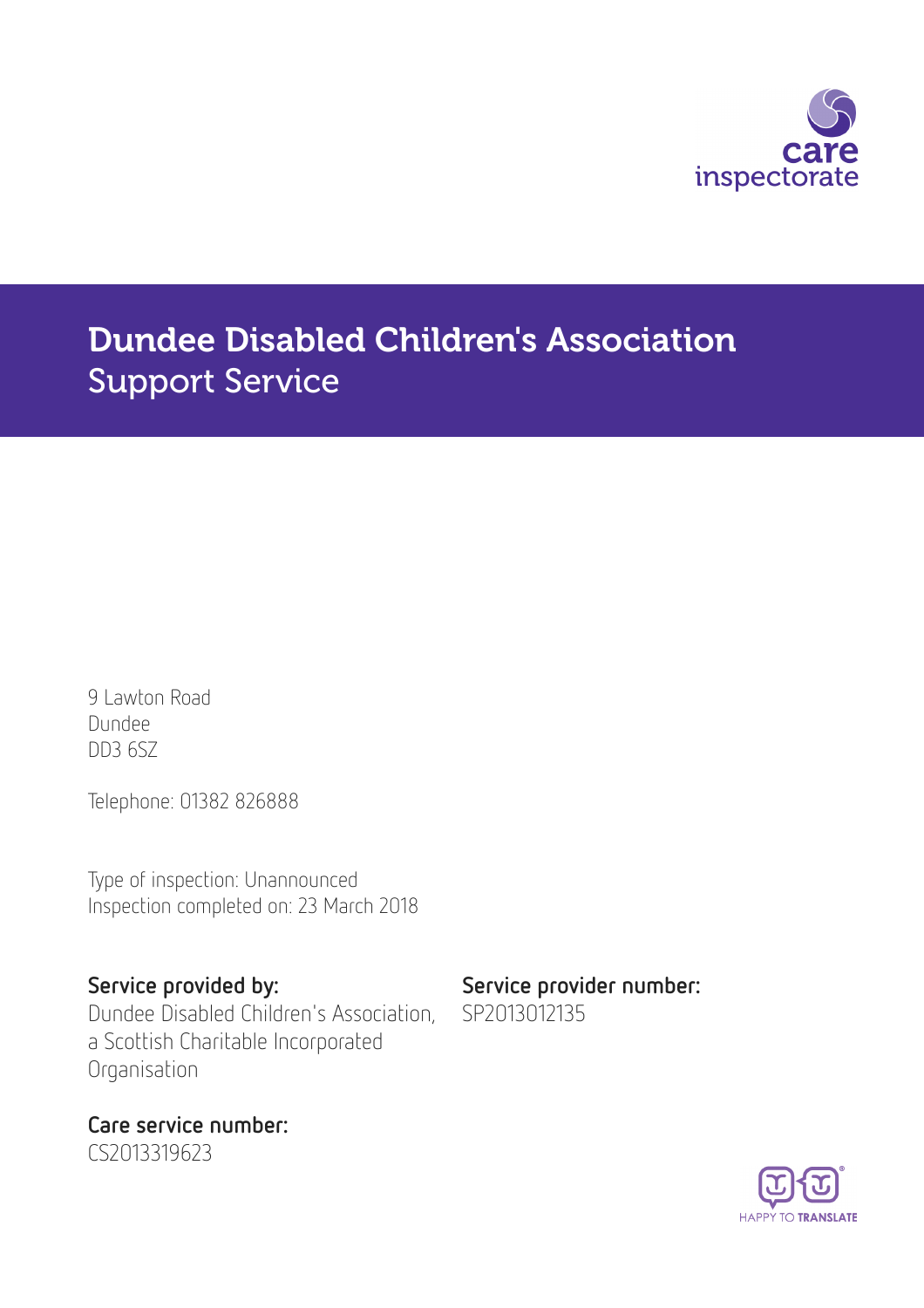#### About the service

Dundee Disabled Children's Association (DDCA) is a long-established local and independent charity providing activities and support for children and young people, with additional support needs, and their families. Activities included evening youth clubs, outings, and an annual holiday.

DDCA offers a service to children from 0-20 years. Sessions for pre-school children include parents so that by the time children are old enough to attend the evening groups - either the 'drop in' family sessions or the evening youth groups (should suitable space be available) - they and their parents are completely at ease in the building and have formed positive relationships with the manager and staff.

The service operates from unique, purpose-built premises that have been carefully designed and equipped to meet the needs of children with a wide and varied range of additional support needs. The premises comprise of a large central space offset by smaller rooms, accessible to all and allowing young people to find the space they needed to relax and feel comfortable. All of the rooms were well maintained, clean, and tidy.

The outdoor area was enclosed and safe with a separate parking area situated close enough to be easily accessible but safe for young people entering the building.

The service states its aim is to "provide a fun, active, and safe environment in which children and young people, who happen to have additional support needs, can play and socialise and where their families can feel relaxed and supported".

This service has been registered since 19 December 2013.

#### What people told us

We had a very positive response from families who use this service. We met with one parent during the inspection and spoke with seven others by phone.

We also met with several young people attending one of the evening activity groups and observed them having fun and enjoying a range of activities.

Without exception, those we spoke to gave an exceptionally positive view of the service and told us how much it meant to them and their family. All described a warm, welcoming environment with a manager, staff, and volunteers who went out of their way to be friendly, approachable, and helpful. They loved the building and outdoor space. They appreciated the opportunities their children had to participate in a range of activities safely and with the active support of enthusiastic staff and volunteers. They liked the fact that their child was able to attend a youth group which helped them to feel included in the same kind of activities as other young people of a similar age. A number of parents mentioned that attending the groups had extended their child's understanding (and acceptance) of other disabilities.

Some of the things people said included:

- "[Young person] has grown in confidence."
- "I am delighted to have a service that provides [young person] with the opportunity to be herself."
- "There are very few people I would trust this much."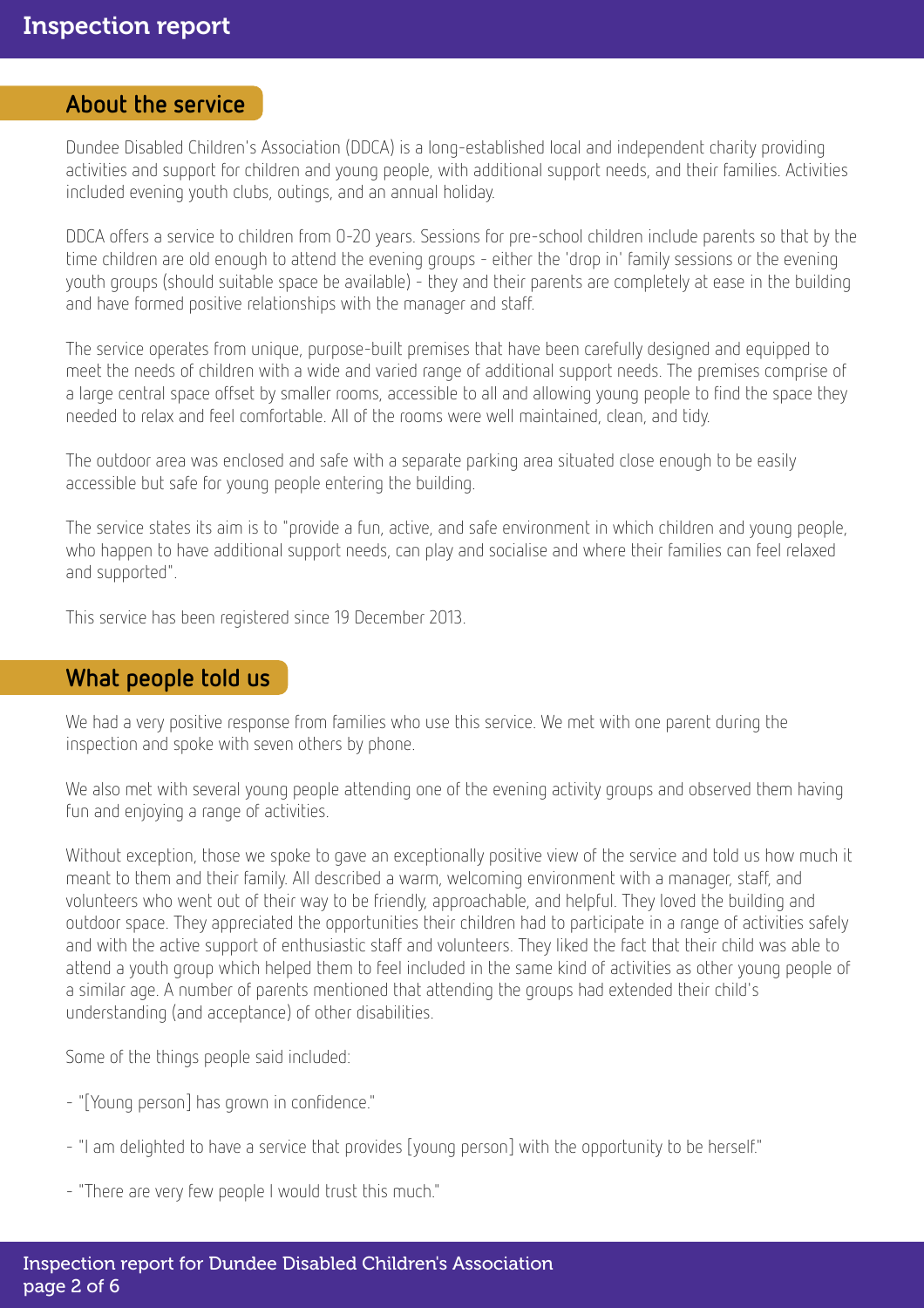- "It's such an easygoing place; kids just get to be themselves."

- "Having Friday night has had a really positive impact on [young person]. It also gives me a wee bit of time for myself."

- "The staff are fantastic. They bend over backwards to make you feel at home. You can use their knowledge they're full of advice if you need it."

- "[Young person] enjoys it so much, he actually pushes me out the door now when I take him. He can relax and just be himself. He asks to go; although he is largely non-verbal, he can say DDCA."

- "[The manager] is fantastic. They're all so friendly, personable. Just knowing my child is having so much fun is great. He is always laughing when I go to pick him up."

- "All the volunteers have been so lovely. There is really strict vetting. We always get introduced to new people when they come in."

- "I have no qualms in letting him go. I 100% trust all the staff."

- "They really 'get' [young person]. They understand his behaviour and what he needs. He looks forward to every Monday. You've just got to look at other services and ask: 'Why aren't they like this?'"

- "We have every confidence in that service."

- "We have very good relationships with everybody - manager, staff, volunteers. They always ask how we all are. They are so welcoming and easy to ask about anything."

- "It's top class, 10/10. I feel really privileged to have gotten a place there."

- "We just love it. It's a lovely atmosphere. It's supportive. I always feel better when I've been there."

#### Self assessment

A self assessment form was not required for this inspection.

## From this inspection we graded this service as:

| Quality of care and support          | 6 - Excellent |
|--------------------------------------|---------------|
| <b>Quality of environment</b>        | 6 - Excellent |
| Quality of staffing                  | not assessed  |
| Quality of management and leadership | not assessed  |

#### What the service does well

DDCA provides a consistently high quality activities-based support service in exceptionally well designed purpose-built premises.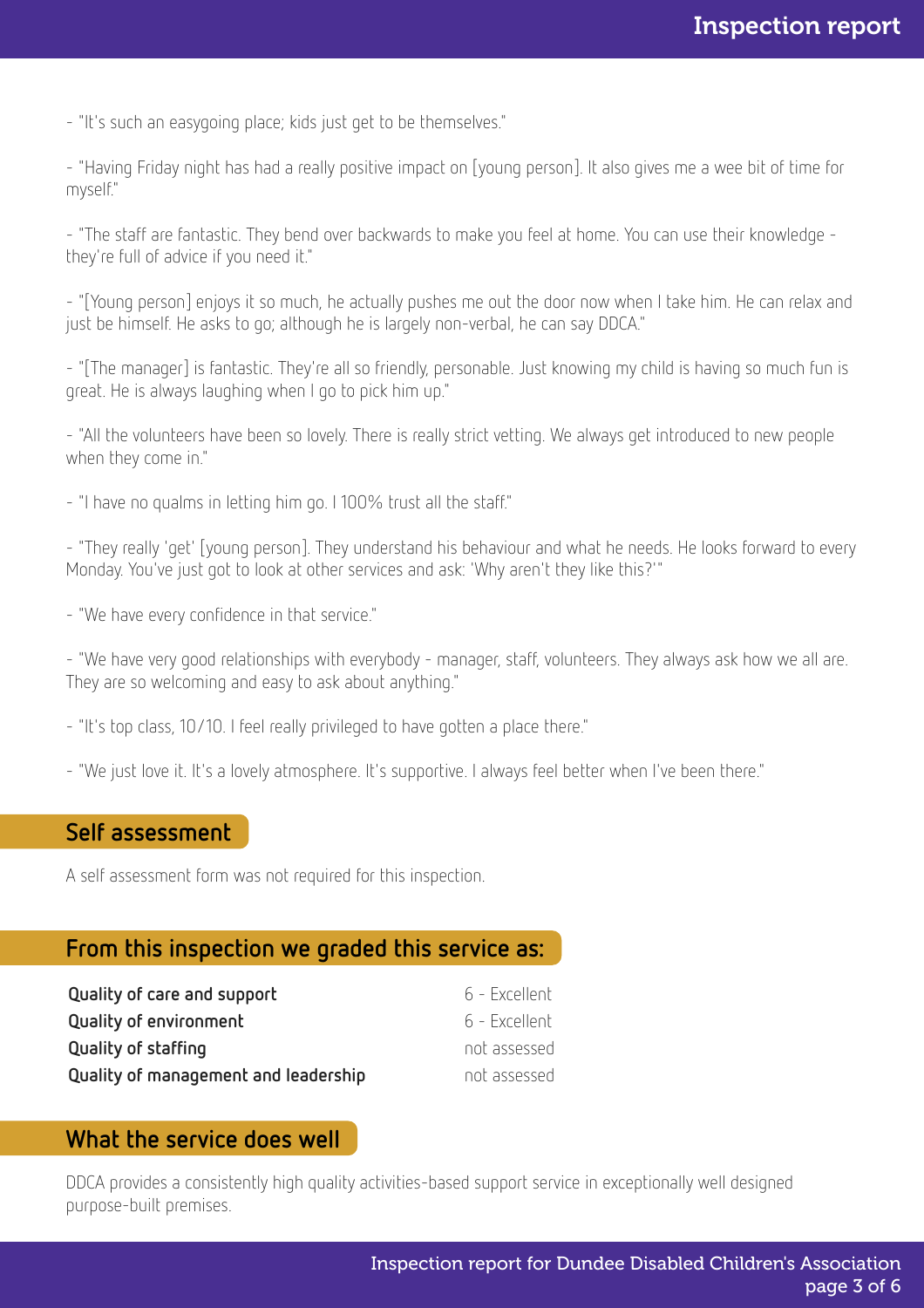Children, families, and visitors always experience an open, friendly welcome into a very safe, very happy, and extremely inclusive environment.

The quality of care and support experienced by children and families was outstanding.

As a small independent charitable organisation, DDCA offers support from 0-20 years. Sessions for pre-school children include parents so that by the time children are old enough to attend the evening groups - either the 'drop in' family sessions or the evening youth groups (should suitable space be available) - they and their parents are completely at ease in the building and have formed positive relationships with the manager and staff. They know each other really well. This is a key practice highlight. It is this sense of families growing with the service and receiving consistently very high quality personalised advice and support exactly when they need it which accounts for the excellent evaluation for the quality of care and support.

Children attend weekly groups where they are supported to engage in wide range of child-centred, child-led stimulating activities by experienced and skilled staff and a well trained, enthusiastic team of volunteers. We observed entirely positive, child-centred interactions which resulted in a lot of laughter and fun.

Communication was another key practice highlight. Highly individualised communication plans were very well backed by an impressive range of training and supported by experienced staff who used signing as a natural part of communication. This emphasis on communication reflected DDCA's inclusive ethos - removing barriers to understanding helped to empower young people to express their views and exercise choice.

The unique circular lay-out of the premises allows for privacy but also for really good supervision which promoted safety as well as enabling additional support to be offered if needed. There are plenty of social spaces and plenty of room for those who prefer peace and quiet.

Resources were of the highest quality and chosen to meet young people's needs and preferences.

The spacious outdoor area is equipped with robust play equipment chosen to provide children with disabilities with opportunities for active physical play, to extend themselves, and take measured risks.

We were impressed with the quality of risk assessments for the premises and for activities. This reflected a real understanding of the needs of young people and how they used the premises and equipment.

Every consideration has been given to promoting privacy and dignity. For example, the service had recently purchased new hoists, as they were a better design for supporting young women who required assistance with personal care, promoting a greater degree of independence, as well as dignity.

Although the primary aim of DDCA is to enable children to have fun in a safe and stimulating environment, the outcomes for children and families were much more significant and far-reaching. Some of the ways that children had benefitted from their time at DDCA were:

- Increased confidence and independence.

- Improved physical co-ordination and concentration as a result of well supported play opportunities.

- Improvements in behaviour supported by the use of social stories to help young people with cognitive impairment make sense of social situations.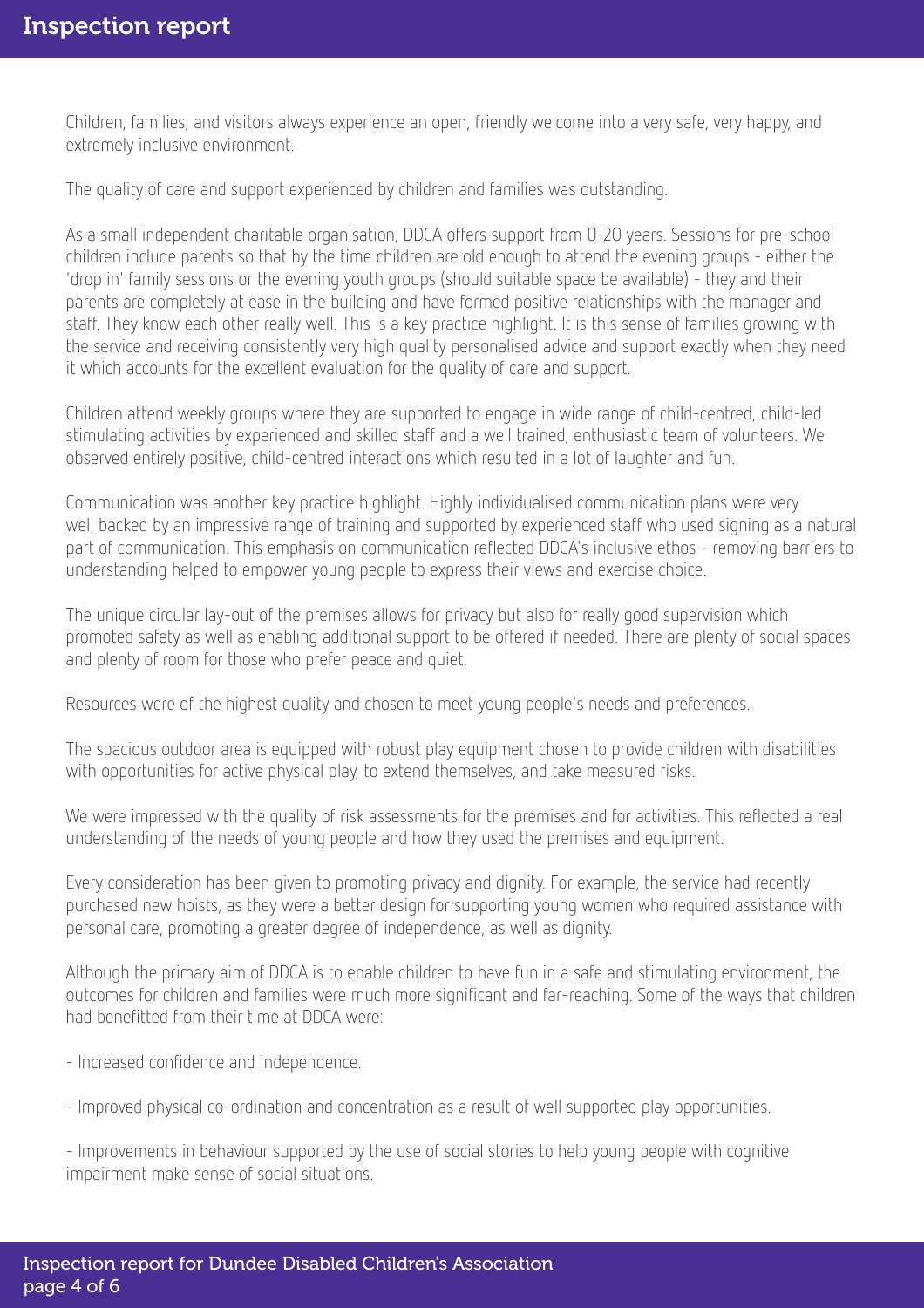- Opportunities for social interaction and the formation of lasting friendships which extended beyond DDCA.

- Opportunities to have age-appropriate group experience. One parent said: "[Young person's] sister has Guides and [young person] has her club at DDCA. It's great that she has something of her own to be involved with".

- Developing a greater understanding and acceptance of other people with different types of disabilities.

- A sense of belonging.

#### What the service could do better

The service should continue to build on the very high standard of practice we found at this inspection. In particular, it should further develop the way that it records children's progress and achievements.

The service is demonstrating excellent initiative by already using the new Health and Social Care Standards (HSCS) and should continue to build on this to evaluate its practice.

Requirements

Number of requirements: 0

Recommendations

Number of recommendations: 0

#### **Complaints**

There have been no complaints upheld since the last inspection. Details of any older upheld complaints are published at www.careinspectorate.com.

### Inspection and grading history

| <b>Date</b> | Type        | Gradings                                                                 |                                                                  |
|-------------|-------------|--------------------------------------------------------------------------|------------------------------------------------------------------|
| 23 Mar 2015 | Unannounced | Care and support<br>Environment<br>Staffing<br>Management and leadership | 5 - Very good<br>5 - Very good<br>5 - Very good<br>5 - Very good |